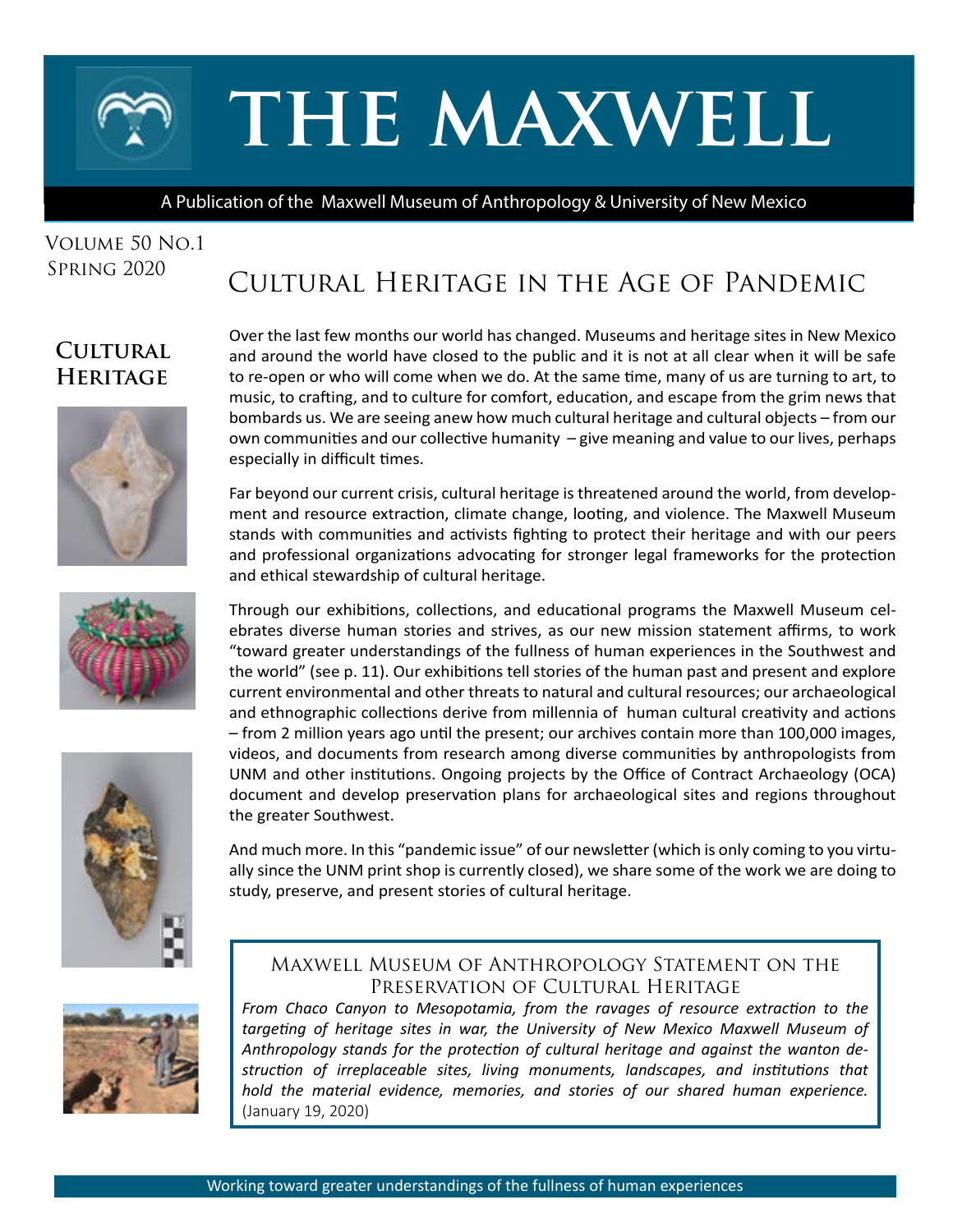# Director's Column



Carla Sinopoli

Greetings to all and I hope you enjoy our first entirely non-paper newsletter.

This has been an interesting and challenging few months for the Maxwell, as I am sure it has been for all of you. We've witnessed anew how the entire planet is interconnected, as COVID-19 has ignored geographic, political and cultural boundaries in its spread around the globe. As anthropologists, we are reminded of past pandemics and the long term colonial histories that are contributing to the unequal impact of the disease on New Mexico's (and diverse global) communities and cultures, and we are both observing and part of the social and cultural transformations that this pandemic may lead us to create.

The University of New Mexico has been in "limited operations" since March 17 and is now slowly beginning to reopen. I and the Maxwell staff are still largely working from home, with occasional forays into the museum to ensure that all is well. We have been keeping busy and in touch through numerous virtual meetings. We have successfully hired Dr. Kari Schleher as our new Curator of Archaeology (and Assistant Professor of Anthropology) and have completed a new strategic plan for the Museum. And we've been expanding our digital presence through daily posts on social media and our website and a new and still growing online exhibition, which has drawn contributors and visitors from around the world. We hope you have been enjoying this content and would love to hear from you about



Kari Schleher

what you would like to see more of as we work to continue to provide informative and interesting anthropological content in multiple formats (email me at csinopoli@unm.edu or maxwell@unm.edu).

One of the fascinating aspects of our shared experience is witnessing how so many people have turned to culture—including musical and theatrical performances, online museums, webinars, (not to mention cooking and cuisine)—in this time of stress. We at the Maxwell firmly believe that culture, heritage and museums matter even and perhaps especially in times of crisis. That is the theme of this issue of our newsletter.

I am afraid we can't yet answer many of the questions I expect you have: when will we open to the public again? When will our volunteers and students return to work in the collections? I can assure you that we will not open until we can do so as safely as possible to protect the well-being of our visitors and staff. I can also assure you that in whatever format we are in, we will continue to work to serve our UNM and greater community and greatly look forward to seeing you online and, when conditions allow, in person.

We look forward to hearing your thoughts and suggestions and hope that you stay safe and well,

Warm regards,

ale M Templ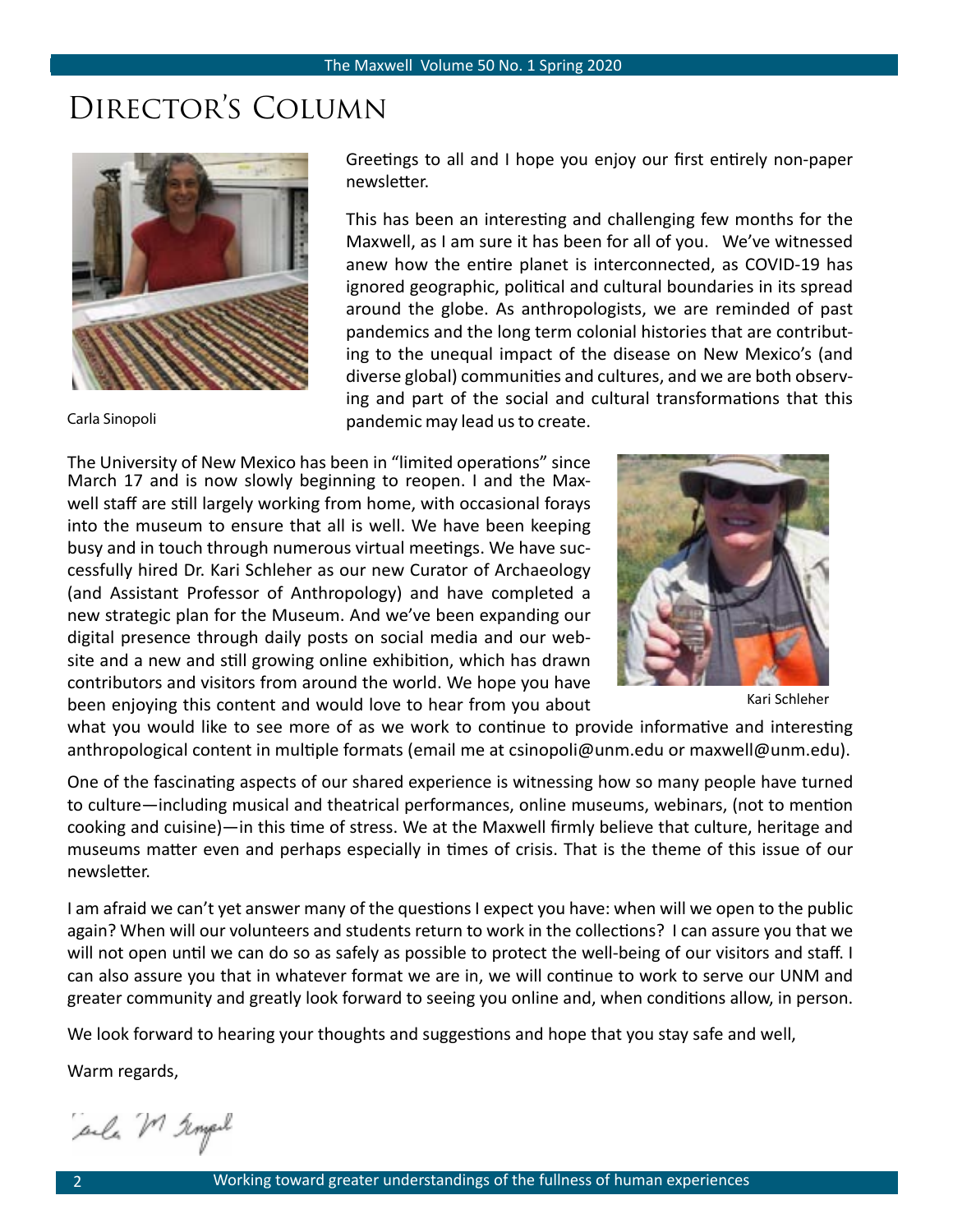

Objects from the Maxwell archaeological collection

# Archaeology Collections: Curation and Repatriation

The Maxwell's archaeology collections derive from nearly a century of archaeological research in New Mexico and beyond, and include objects and associated records from UNM faculty fieldwork; state, federal and tribal organizations; and donations. Comprising more than two million objects, these collections constitute an irreplaceable record of the human past that has been entrusted to the care of the Museum to preserve for future generations.

[Much of the work of Interim Curator of Archa](https://maxwellmuseum.unm.edu/collections/archaeology)eology W.H. (Chip) Wills and Senior Collection Manager for Archaeology Karen Price, and the many students and volunteers who assist them is to ensure that these collections are well cared for and accessible for research and teaching. With support from grants from the Institute for Museum and Library Services, Army Corps of Engineers, Bureau of Indian Affairs, Bureau of Land Management, and National Park Service, our staff are documenting collections, rehousing them in archival bags and boxes, and entering standardized information into our digital records.

When we closed access to the Museum in mid-March, more than 40 people were working in the archaeology collections. While the physical labor of handling collections has been on hold thanks to the pandemic, we have been taking advantage of the unanticipated time away from the storerooms to update information for our new collections database and do other essential record keeping tasks that tend to get put to the side in the day to day rush of collections work.

The ethical care of archaeological collections is not solely about hanging on to old collections however. It is also requires that some of the remains and objects in museum collections be returned to the indigenous communities to which they are related. The 1990 Native American Graves Protection and Repatriation Act (NAGPRA) recognizes the unique nature of certain categories of materials held by museums―human remains, funerary ojects, sacred objects, and objects of cultural patriimony―and provides a framework for their repatriation.

The Maxwell Museum currently holds a grant from the National NAGPRA Office of the



Maxwell Museum volunteers sorting collections

Department of Interior for the site of Pottery Mound, excavated by UNM over many decades. In addition to work in the Laboratory of Osteology inventorying the burials from the site, staff and student employees in the archaeology collections have examined 795 boxes of Pottery Mound artifacts to identify any objects that may fall under NAGPRA for review by cultural experts during Tribal consultations. These consultations, and the process of repatriation, have been made longer by pandemic delays, and we look forward to meeting again in person when conditions allow.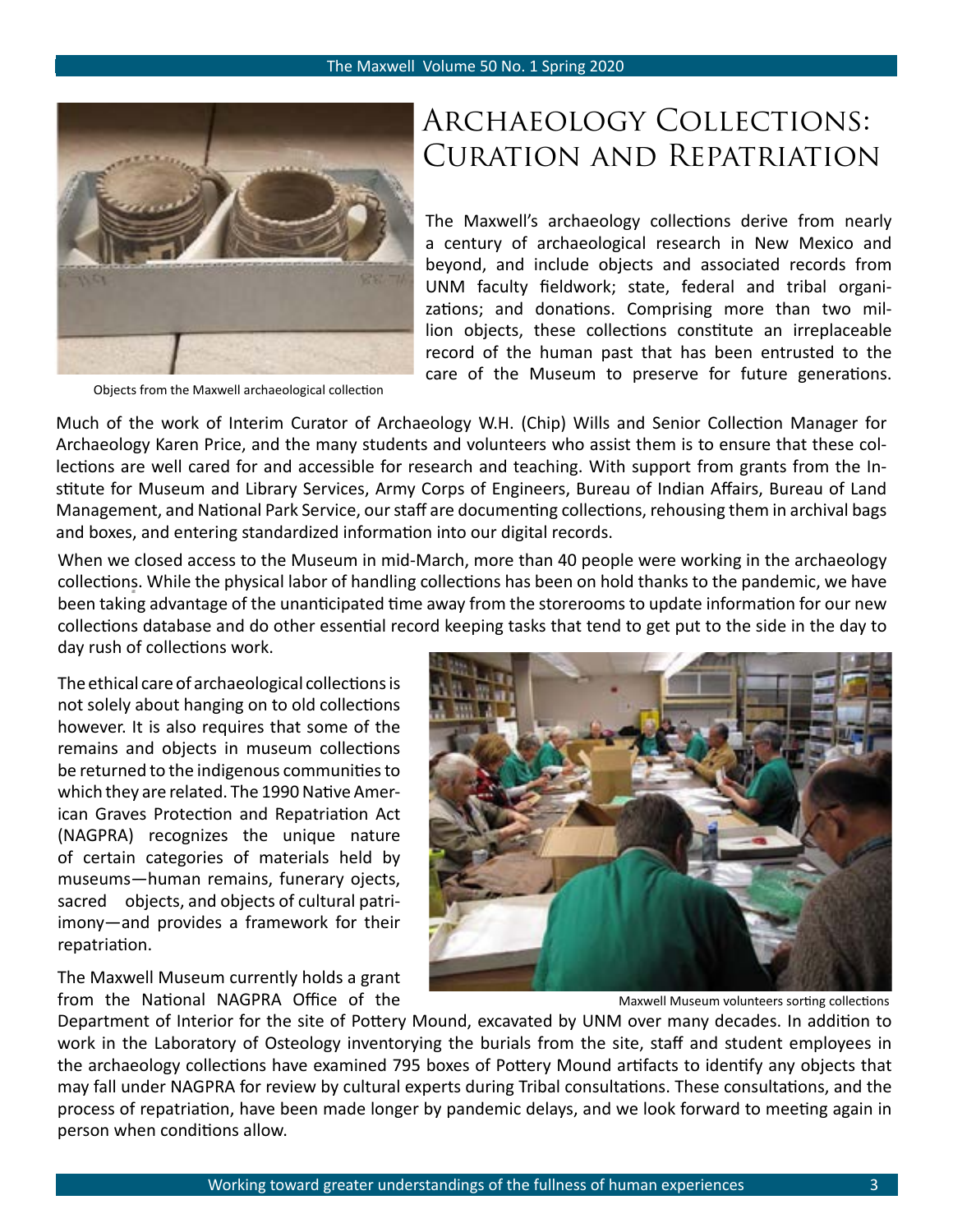# OCA and the Preservation of History and Culture

The Maxwell Office of Contract Archeology (OCA) is actively engaged in the preservation, recovery and interpretation of historic and cultural resources across the State of New Mexico and occasionally in Arizona, Texas and Colorado.



We seek to preserve cultural sites in place where possible and, when not possible, to carefully recover archaeological data through meticulous excavation, the study and interpretation of the recovered cultural materials, and the curation of those collections in climate-controlled repositories, such as the Maxwell Museum.

Working with a broad range of clients, including those from the private sector, Federal and State agencies, and Native Tribes, Pueblos and Nations, OCA works diligently to craft preservation plans and research designs to protect prehistoric and historic archaeological sites and traditional cultural properties from impending destruction by construction, land management and other grounddisturbing projects.

OCA crew member documenting an archaeological site in the gypsum dunes at Guadalupe Mountains National Park, Texas.



OCA archaeologists recording large artifact scatter at White Sands Missile Range, New Mexico.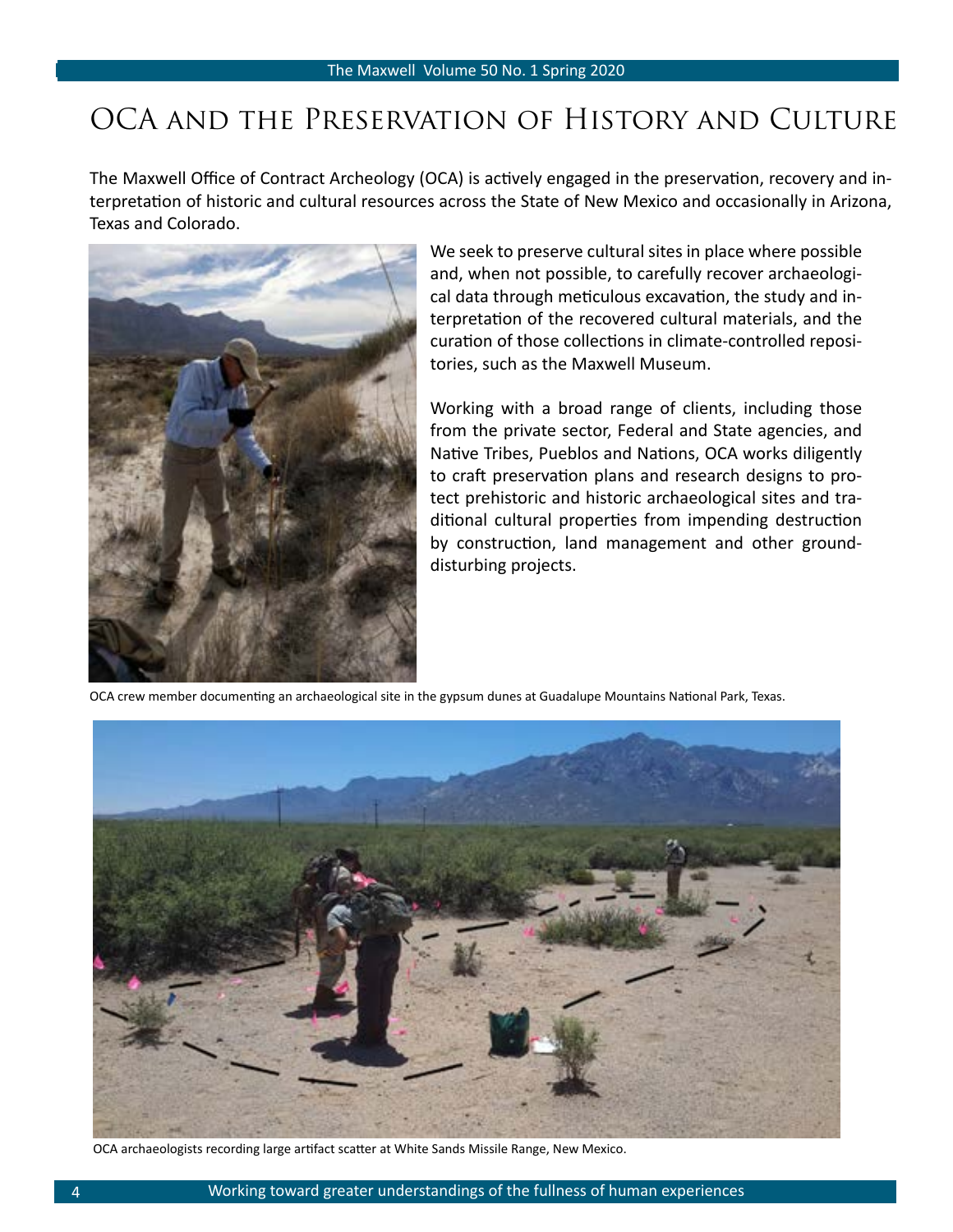## **ARCHIVES**

The Maxwell Museum's archives can best be described as a cultural archive. Cultural heritage documentation in the archive can be physical, digital (scanned documents or photographs and born digital material), analog, and audio and/ or visual materials.

Archives have special needs, different in many respects from archaeological or ethnological objects. In general, archives collect primary source documentation such as journals, field notes, correspondence, reports, photographs, maps, financial records, memos, newspaper articles, autobiographical works, memoirs, and oral histories. Archives permanently preserve these records for use by researchers.

The Maxwell Museum's Archives contain the Museum's records from its earliest decades to the recent past. In addition, the Archives contain the research papers of UNM (and non-UNM) anthropologists, as well as specialist collections, exem-



Largo Site (Large Slab House), Frank Hibben, 1940.

plary documents, and photographs. The Archives hold information pertaining to other collections at the Maxwell: archaeology, ethnology and osteology. These records provide information on provenance, use, historical information regarding cultural origin of collections and objects and their history of acquisition, and other information that is useful for scholarly research. Many of the Maxwell's archaeological collections, especially those that come from UNM Archaeological Field School sessions, are supported by documentation located in the Archives, including published and unpublished reports, data forms and summaries of analyses of objects (ceramics, lithics, etc.), reports on dating, and documents generated during the fieldwork, such as field forms, maps, field specimen catalogues, grid forms from the excavation, notes, photographs (of fieldwork and specific objects), correspondence relating to pre- and post-excavation activities, and other information.

Prairie Febru is Coppleses

Table of Contents page from handwritten Yokuts text

#### Stanley S. Newman Collection Available For Researchers September 2020

Stanley S. Newman (1905-1984) was a professor in Linguistic Anthropology in UNM's Anthropology Department from 1949 to 1971. Newman researched Salish/Bella Coola languages in the Pacific Northwest, produced a Zuni Dictionary and in the 1930s, began visiting Central California to research Yokuts languages.

The collection (Accession No. 2013\_81) includes Newman's published and unpublished papers, articles etc.; colleagues' conference papers; correspondence (1930-1983); research materials and his many notecards and notebooks relating to his research for a Zuni dictionary; Salish vocabulary; Bella Coola dictionary; and numerous handwritten volumes of Yokuts texts relaying stories in the original language with an English translation.

Contact Diane Tyink, Museum Archivist, to make an appointment (dtyink@unm.edu; (505) 277-1549).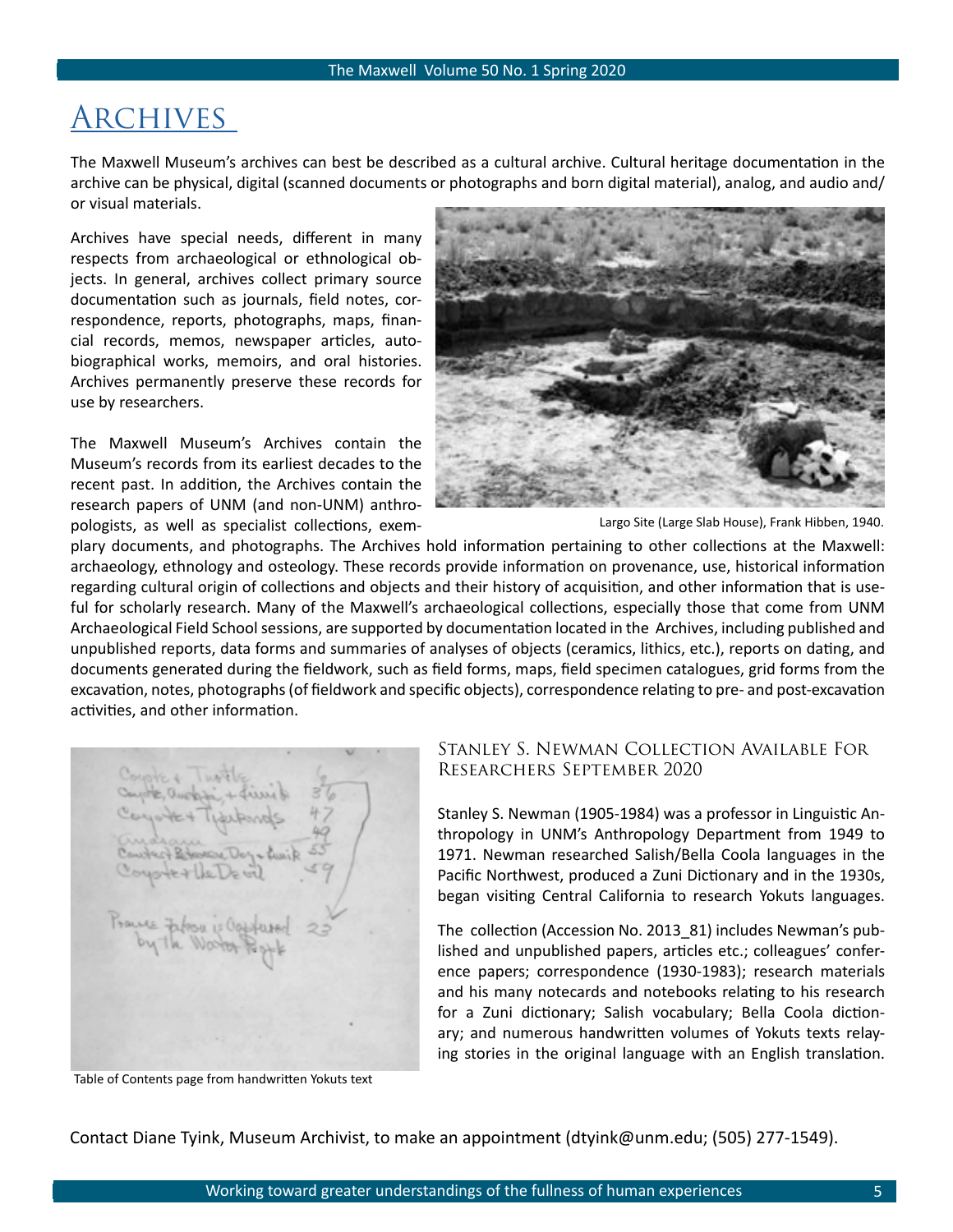#### Maxwell [Education ProgramS Take a "Think, Feel, Do" Approach](http://https://maxwellmuseum.unm.edu/education/)

*Education is not the learning of facts, but the training of the mind to think. – Albert Einstein*



In 1956, educational psychologist Benjamin Bloom and colleagues published a framework for learning, now referred to as "Bloom's Taxonomy." This framework identifies three domains of learning: cognitive (the intellectual "thinking" domain), affective (the emotional "feeling" domain), and psychomotor (the behavioral "doing" domain). This theoretical framework for learning provides a solid foundation for hands-on, object-based learning in the Maxwell Museum.

Each domain is divided into a hierarchy of levels in ascending order of complexity. The cognitive domain involves stages of learning from remembering and understanding basic facts and terms, to applying and analyzing relationships and principles, and finally to evaluation and creation of judge-

ments and solutions. This domain promotes critical thinking, where the learner can defend ideas and claims supported by evidence and reasoning. The affective domain involves stages of learning from receiving and responding to information, to placing value on an object, phenomenon, or piece of information, to finally organizing and characterizing values. This domain develops a value system that ultimately influences behavior. The psychomotor domain involves stages of learning to develop fine and gross motor skills from imitation and manipulation, to precision and articulation, to naturalization of habitual movements. This domain refines coordinated physical activity.

At the Maxwell, we apply this theory to our teaching practice to achieve desired program outcomes. Research has shown that a learner's ability to process information is essential for gaining new skills such as critical thinking, problem solving, collaboration, communication, creativity, and innovation. Object-based learning is a means of honing these skills, to build on and restructure prior knowledge and construct new knowledge. Studying objects can afford opportunities to sharpen observation and perception and provides the vehicle for learning new

vocabulary and means of communicating ideas. Museum objects provide concrete and tangible evidence to understand intangible ideas.

The education collection presents cultural heritage of groups from around the world and back in time. Investigation of these resources connects learners with people who made and used the objects and demonstrates their connection to the natural world. Participants use and handle the materials or create their own pieces representing their internalized understanding of cultural practices and heritage. Cultivating an appreciation of heritage, when paired with developing values, can result in positive changes in behavior. Learners can then take action, either by simply creating social dialogue around an issue, advocating for change, or more directly by taking action to preserve and protect cultural and natural resources.

Visit http://maxwellmuseum.unm.edu/education/educational-programs or contact Amy Grochowski, Curator of Education at amygro@unm.edu or 505- 277-2924 for more information about our programs.

#### 2020 Children's Summer Program Cancelled



Sadly, the Maxwell Summer program will not be returning for another week of fun and exploration. The generous support from the Albuquerque Archaeological Society, Maxwell Museum archaeology collections volunteers, and an anonymous donor will be used for the 2021 Summer Program; eight qualifying children will receive a scholarship to cover the full cost of the camp. Stay safe campers and enjoy our online educational offerings.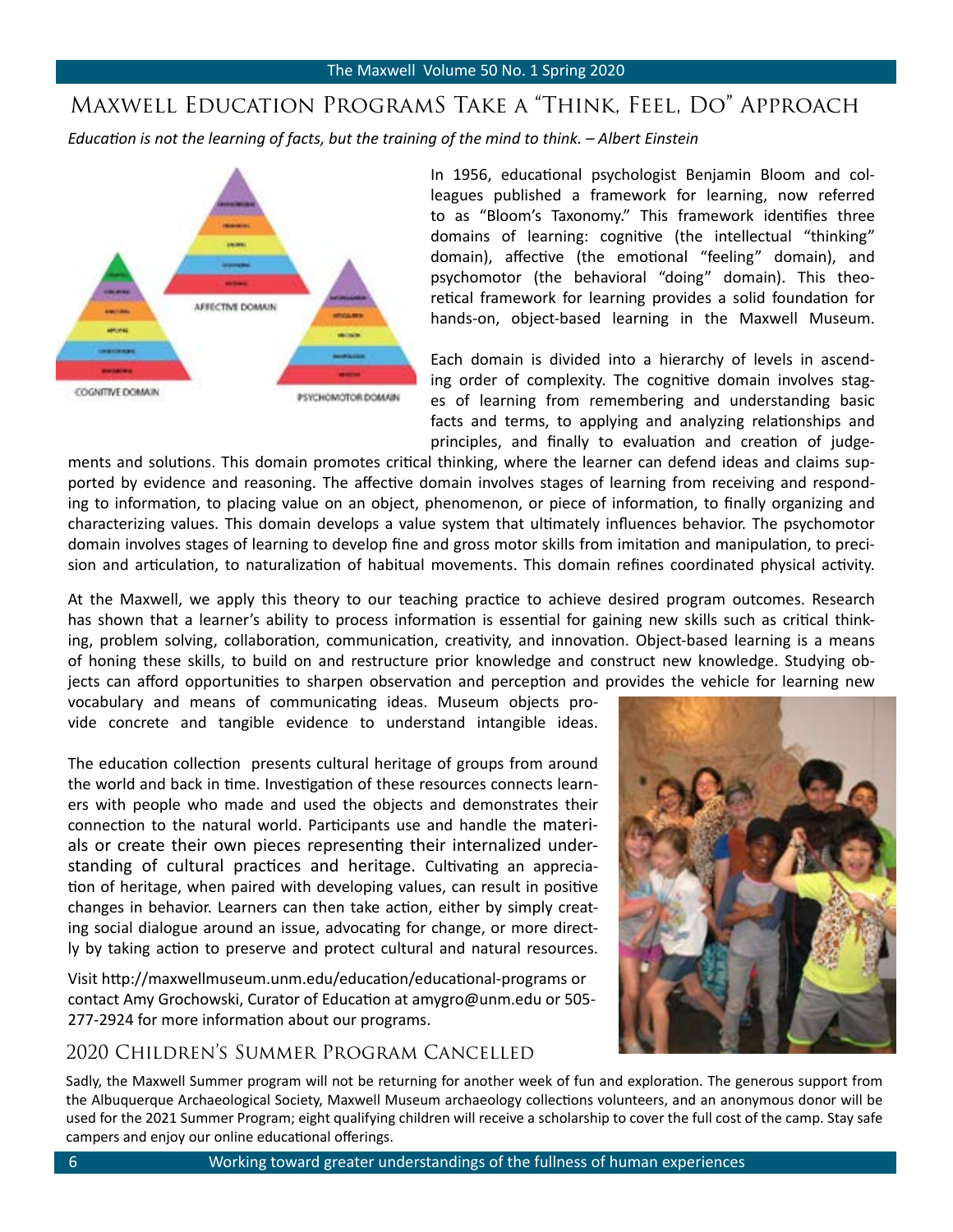### PRESERVATION PROJECTS IN THE ETHNOLOGY COLLECTIONS



New housing for the Dr. Mari Lyn Salvador Guna (Kuna) Collection

More than 450 cultural groups from over 100 countries are represented in the Maxwell Museum Ethnology Collections. Ethnology Curator Dr. Lea McChesney recognizes these diverse objects and implements, clothing, musical instruments, art, and other forms of cultural expression as cultural heritage resources, and actively works with descendant communities and communities of origin to encourage access and improve our knowledge and documentation.

Daily, Senior Collections Manager Lauren Fuka works with students to preserve that material culture, by researching objects, improving documentation, and rehousing collections, to ensure they are available to Native and Indigenous individuals and groups, researchers, and classes.

Over the past year, graduate students in Anthropology and Museum Studies have been working hard to advance our preservation efforts, supported by the Hibben Trust and Museum Studies Program. Bret Salter is rehousing more than 250 pieces of Native American (Plains) beadwork, peyote fans, and feather war bonnets into new archival trays and supports. Roma Castellanos is creating custom storage trays for objects collected by former Maxwell Curator, the late Dr. Mari Lyn Salvador during her research with the Guna (Kuna) people of the San Blas Islands of Panama. Will Riding In is making storage mounts for the Maxwell's growing collection of Puebloan pottery. Hope Casareno is labelling, documenting, and vacuuming an extensive new donation of Mayan textiles from Virginia Guess; and Adam Fuchs is documenting black ash baskets made



by Native American groups in the Great Lakes and northeast United States, compiling information and images to share with Native basket makers.

In broad and discreet ways, we are working to ensure that the Ethnology collections at the Maxwell Museum, representing a trove of rich cultural heritage resources, will continue to grow in support of the museum's mission and vision and will be preserved long into the future for use by campus and community groups alike.

Native American (Plains) feather war bonnet rehoused by Brett Salter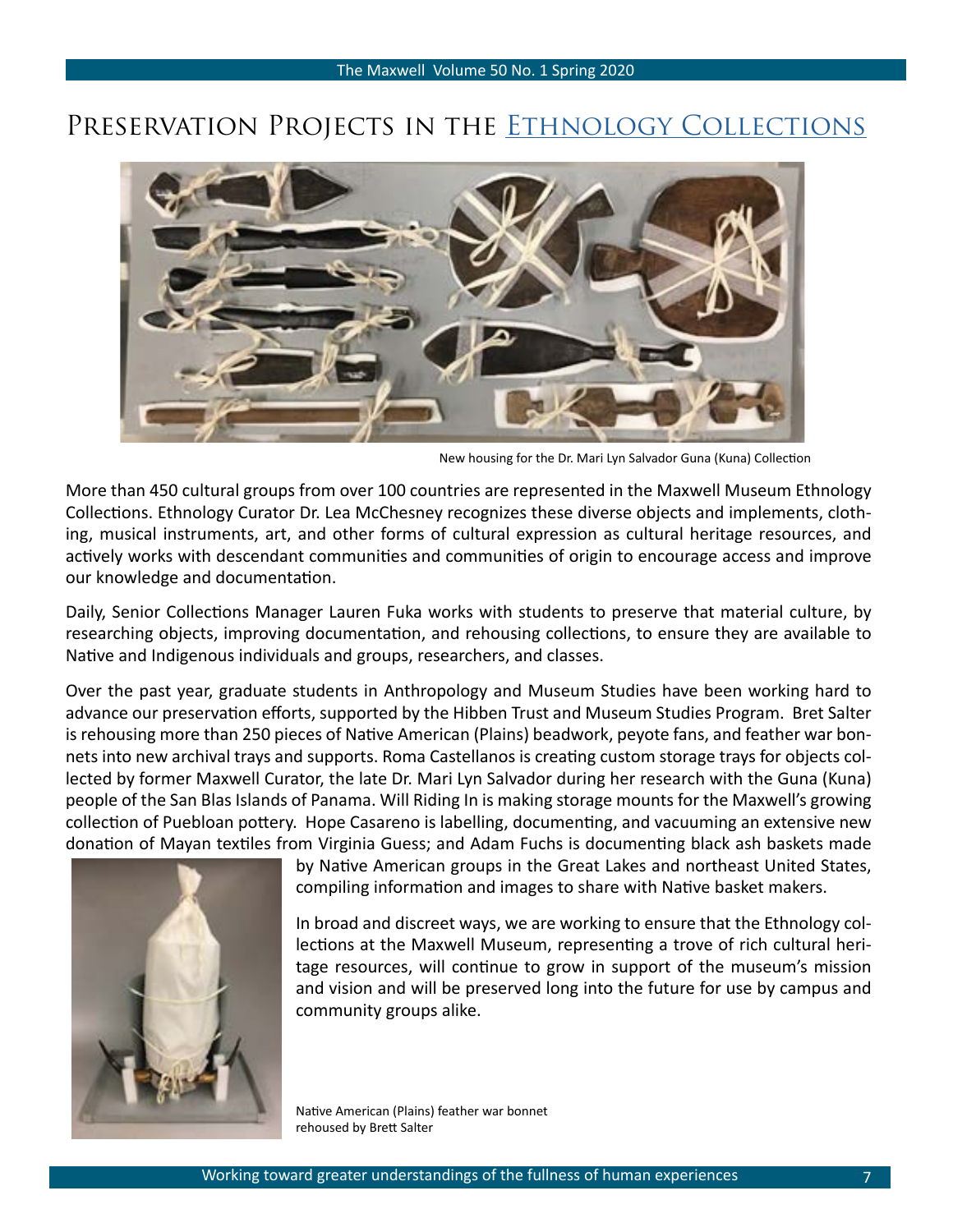#### EXHIBITIONS ONLINE: COVID 19: Concepts of Illness and Wellness

All around the world, museums are places where people can gather safely to encounter, explore, and engage with ideas and topics — new, familiar or challenging. In the face of the global Covid-19 (coronavirus) pandemic and the temporary closure of our physical gathering space, the Maxwell Museum of Anthropology continues our mission with an online exhibition about the current pandemic and the different ways to know about it. We offer this information in partnership with diverse contributors and with the goal of adding anthropological perspectives to understandings of this global crisis.



We continue to evolve the exhibition with contributions from people all over the world, so keep checking back. Throughout the process, we will provide factual information and resources regarding the current pandemic, consider other pandemics and epidemics past and present, and present different approaches to health and wellness, cultural, geographic and personal responses to widespread illness.

Heartbreak: A Love Letter to the Lost National Museum of Brazil



Shuar earrings detail, collected by Don South in 1962.

Through our temporary exhibitions, the Maxwell Museum regularly addresses *Current Issues in Anthropology*. Sadly the physical opening of our next exhibition has been delayed by the coronavirus (a virtual version may appear sooner). *Heartbreak* addresses the tragic destruction of the National Museum of Brazil, which burned to the ground on September 2, 2019, victim of decades of neglect of the 200 year old building. More than 20 million natural history specimens, cultural objects, and irreplaceable recordings and records of Brazil's indigenous communities, were destroyed.

Co-curated by recently graduated Museum Studies MA student Jackson Larson and Curator of Exhibitions Devorah Romanek, this exhibit features Brazilian objects from the Maxwell's collections to share knowledge with, and pay tribute to, the National Museum. It addresses the importance of the Museum's collections to indigenous communities and examine the struggles of the indigenous peoples of Brazil's Amazon Basin to preserve their ways of life against the intensifying threats of mines, ranchers, and the Brazilian state.



Wapishana Bolsa (container bag), made from armadillo shell, & Waiwai Stool, Roraima Region, collected by Katarina Real, ca. 1950s.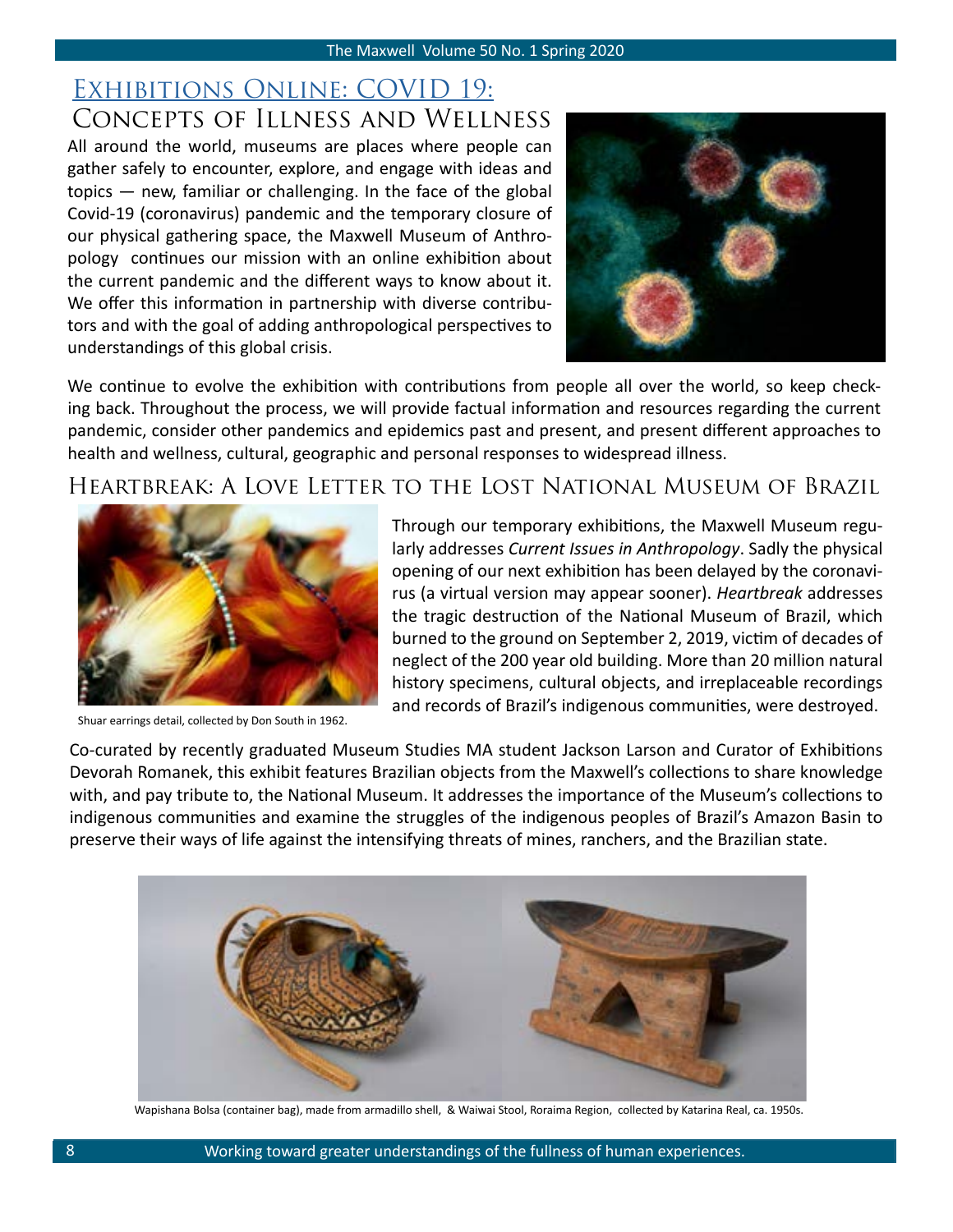# OSTEOLOGY: DONATING BODIES FOR FUTURE STUDY

You may not think of the gift of a skeleton as a contribution to cultural heritage. However, through the Maxwell Museum's Body Donation Program, the gift of one's body makes an invaluable contribution to scientific research and education on contemporary human biological and cultural diversity. Since 1974, the Laboratory of Human Osteology at the Maxwell Museum of Anthropology has accepted body donations for research and educational purposes under the Uniform Anatomical Gift Act.

Today, the Documented Skeletal Collection comprises skeletal remains of over 300 individuals, donated to the Maxwell Museum by the donors before death or by their families. Demographic information such as sex, age, ancestry, medical history, occupation, and cause of death is available for many of the individuals.

A few examples of research using this data includes:

- 1. studying the reaction of bone to trauma such as different types of fractures
- 2. testing more accurate methods of estimating age-at-death of an individual
- 3. creating new standards for identifying unknown individuals from forensic (medico-legal) contexts
- 4. examining the skeletal manifestations of particular diseases such as osteoarthritis and osteoporosis.

The collection also provides a fascinating snapshot of the progression of medical and surgical technologies over the last 70 years.

Skeletal collections of this nature—that is, a large number of known individuals who lived in the late 19th century to the present-day—are rare. The Maxwell's Documented Skeletal Collection is the only modern skeletal collection of its size in the Western United States, and draws students and researchers from all over the country. As a result, the Documented Skeletal Collection has been, and continues to be, instrumental in training evolutionary anthropologists, advancing scientific knowledge, and preserving contemporary human biological variation in perpetuity.

Note: Due to the COVID-19 outbreak and concerns that remain regarding its diagnosis and environmental persistence, and to protect the staff and students who work in the Maxwell's Laboratory of Human Osteology, the body donation program is on hold until further notice. We look forward to resuming the program when it is safe for all parties involved.

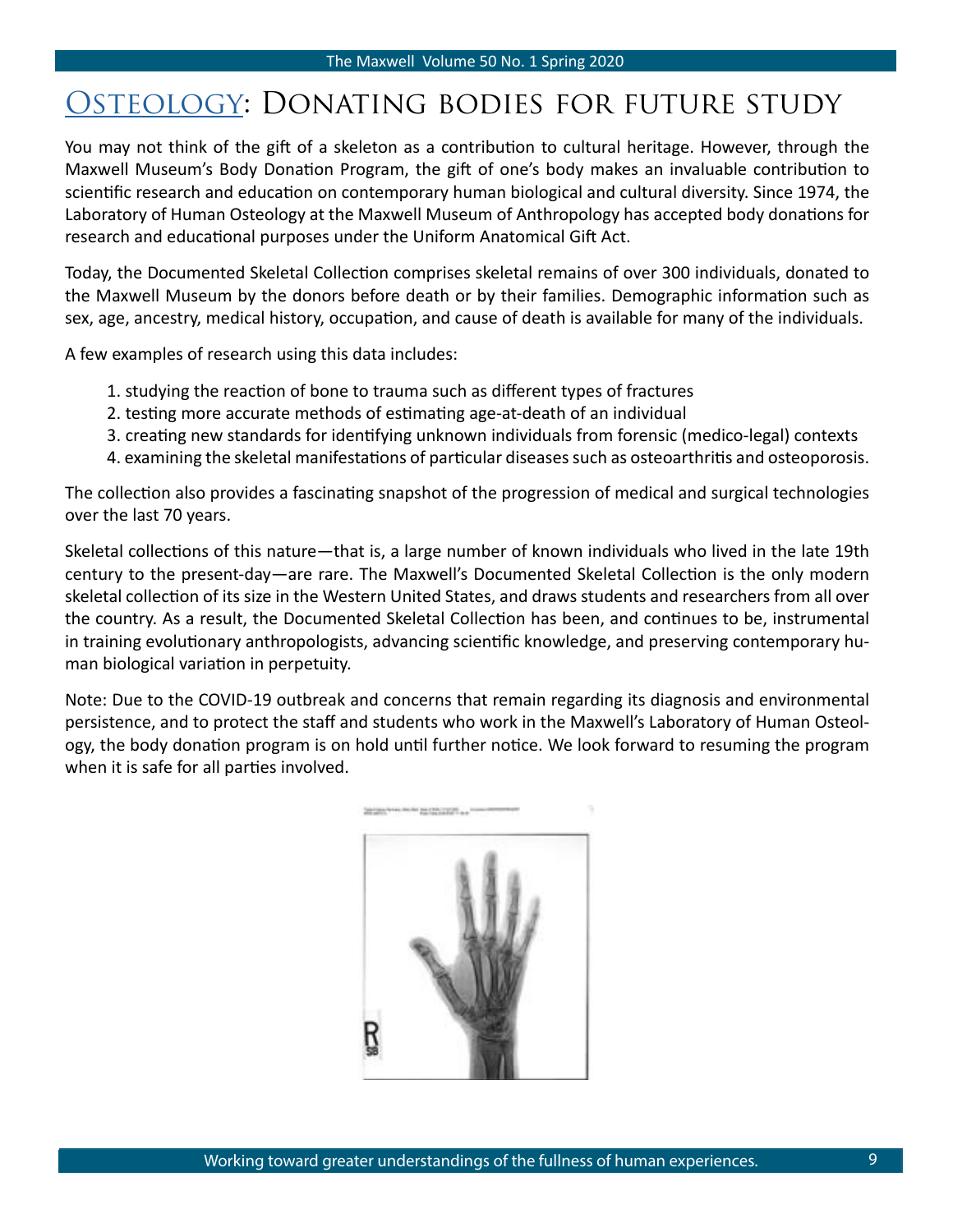# Public Programs engages online

While the physical museum is currently closed Maxwell public programming has shifted online. We've come up with a different topic each weekday and are hosting an online exhibit as well.

Maxwell staff including our Director, Curators, Senior Collection Managers, Hibben scholars and graduate students create content on a wide range of anthropological topics. Objects are on view for the first time to a wide audience, providing an inside look from our collections, scholarly research is highlighted and the history of the Maxwell is revealed. We feature a new activity each week designed by our education team and offer our expertise in the Ask the Maxwell posting.

Check it out on the Maxwell website, Facebook, Instagram and Twitter!

Online programming schedule:



Object Monday: presents archaeology, ethnology and osteology collections through images of artifacts with descriptions and provenience.



Education Tuesday: Lulu the Lobo provides downloadable resources and stem activities to fill out the curriculum while  $K - 12$  students finish the year at home and to educate and entertain throughout the summer.



RESEARCH WEDNESDAY: Maxwell staff give presentations, submit papers, and posters at professional conferences throughout the year. Learn about their scholarly research.



HISTORY THURSDAY: traces the story of the Maxwell Museum from its beginnings until today. Catch weekly entries and look through the Maxwell blog for the full story.



ASK THE MAXWELL FRIDAY: a forum for all things anthropological. Have you got a question? Send it to maxwell@unm.edu or post on our facebook page?

# Follow us!

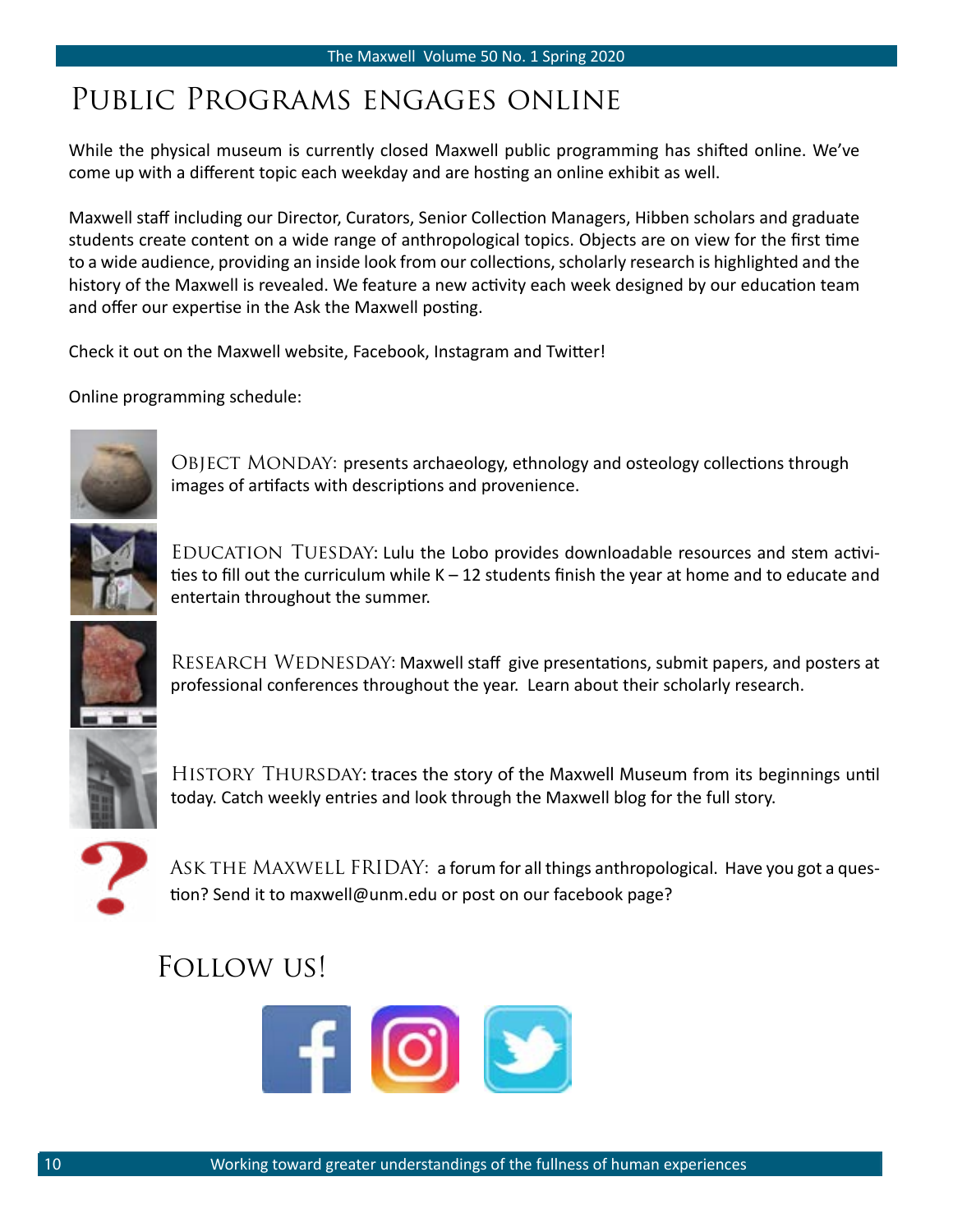## Planning our future: Reaccreditation and strategic planning

While many of our museum collections and research look to the past, the Maxwell staff has spent a lot of time this year looking to our future.

First, we are preparing for a reaccreditation review by the American Alliance of Museums. Accreditation by the AAM, the largest professional museum organization in the U.S., is an acknowledgement of a museum's commitment to excellence in all of its activities and to maintaining the public trust. Fewer than 8% of anthropology museums and 16% of university museums currently hold AAM accreditation. The Maxwell has been continuously accredited since 1973 and is up for reevaluation and renewal in 2020. To prepare for reaccreditation we have been reviewing and updating policies and procedures, conducting collection inventories, identifying what has changed since our last review and defining our priorities for the future. Our self-study is due to the AAM in July 2020 and we look forward to hosting a panel of reviewers in the late summer or fall.

Second, and above and beyond preparing for the AAM review, in summer 2019 the Maxwell hired Museum Consultant Gail Anderson (Gail Anderson Associates) to work with us to develop a new strategic plan for the Museum. Our last detailed plan was completed in 2005. While it served the Museum for many years, much has changed in the museum world, in anthropology, and in the Maxwell Museum since then. Over eight months and many meetings in Fall 2019-Spring 2020, our new strategic framework and three-year plan is nearing completion. Since it is not yet finalized, we can't share it with you yet. But we are excited about our new direction! We hope to have the plan fully approved by the end of June 2020 and will post it on our web site then.

## Congratulations to Donna Kay Lasusky

The Maxwell Museum's Office of Contract Archeology's Donna Kay Lasusky retired at the end of May 2020. Donna joined the OCA in 1988 as a clerical specialist and retired as Unit Administrator. In this role, she oversaw all finanical reporting and personnel administration, managing many projects, and making sure OCA's full-time, on-call and student employees got paid on time and billed to the right project. Donna also was OCA's lead report production specialist, and produced numerous archeological reports ranging from small to large major multi-volume reports. And she did it all with good humor and wondrous efficiency. We wish you a happy and healthy retirement Donna, filled with fun and adventures -- we'll miss you!



Donna Kay Lasusky